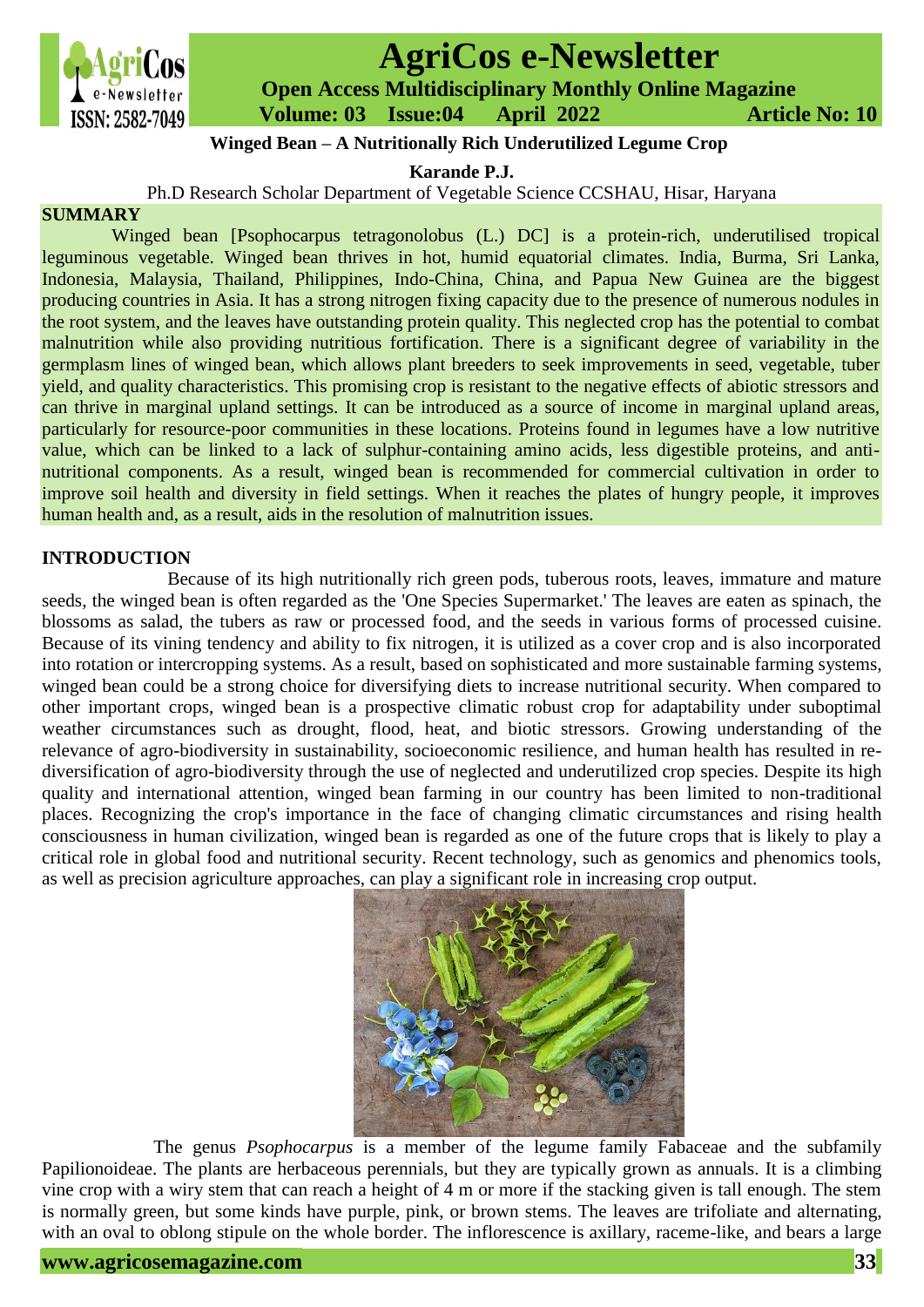number of flowers. The calyx tube is long, the inflorescence is axillary, and the raceme has 4-10 flowers. The vines range in height from 3 to 4 m. The colour of the blossom ranges from white to deep purple, mostly blue, bluish white, and so forth. The best time to see flowers is between 10 a.m. and 12 p.m. The plant produces pods of varying lengths and shapes. Pods are classified into four categories based on their shape: rectangular, semiflat, flat on sides, and flat on suture. The pods are four-angled, 15-22 cm long, and 2-3 cm wide, with each angle continuing into a crisped and papery wing. Wings on pods can be undulated, dented, or serrate. Each pod contains 5-20 seeds, which are smooth, lustrous, and globular in shape and weigh an average of 250 mg. They burst from ripe pods, and the seed colour changes to brownish as it ripens. The seeds are spherical in shape and have a scent that is comparable to asparagus.

This crop's diversity has been seen in Papua, New Guinea, Mauritius, and India, with the greatest variance occurring in Papua and New Guinea. It is mostly farmed as a backyard crop by tribals in eight Indian states, including Assam, Manipur, Mizoram, Kerala, Tamil Nadu, and Karnataka. The good trial findings provide a ray of hope for its effective cultivation in the North Indian plains as well.

Nutritional importance Winged bean has been identified as a crop with great potential for nutritional security in the coming decades. The development of immunity against infections, the maintenance of blood vessel flexibility, and the prevention of cancer.

| $\frac{1}{2}$       |                       |                       |
|---------------------|-----------------------|-----------------------|
| <b>Principle</b>    | <b>Nutrient Value</b> | <b>Percent of RDA</b> |
| Energy              | 49 Kcal               | 2.5%                  |
| Carbohydrates       | $4.31$ g              | 3%                    |
| Protein             | 6.95 g                | 12%                   |
| <b>Total Fat</b>    | $0.87$ g              | 3%                    |
| Cholesterol         | 0 <sub>mg</sub>       | 0%                    |
| <b>Vitamins</b>     |                       |                       |
| Folates             | 66 µg                 | 16.5%                 |
| Niacin              | $\overline{0.900}$ mg | 6%                    |
| Pantothenic acid    | $0.059$ mg            | 1%                    |
| Pyridoxine          | $0.113$ mg            | 9%                    |
| Riboflavin          | $0.100$ mg            | 8%                    |
| Thiamin             | $0.140$ mg            | 12%                   |
| Vitamin A           | 128 IU                | 4%                    |
| Vitamin C           | 18.3 mg               | 30%                   |
| <b>Electrolytes</b> |                       |                       |
| Sodium              | 4 <sub>mg</sub>       | $<$ 1%                |
| Potassium           | 240 mg                | 5%                    |
| <b>Minerals</b>     |                       |                       |
| Calcium             | 84 mg                 | 8%                    |
| Copper              | $0.051 \mu g$         | 5.5%                  |
| Iron                | $1.5 \text{ mg}$      | 19%                   |
| Magnesium           | $34 \text{ mg}$       | 8%                    |
| Manganese           | $0.218$ mg            | 9%                    |
| Phosphorus          | 37 mg                 | 5%                    |
| Selenium            | $1.5 \mu g$           | 3%                    |
| Zinc                | $0.39$ mg             | 3%                    |

#### **Table. 1 Nutritive value of winged bean per 100 g**

## **Adaptation amid changing climatic conditions**

(Source: USDA National Nutrient data base)

Winged bean is more resistant to drought, flood, harsh temperatures, pests, and illnesses than other main staple crops. Diversifying global food systems using this vegetable can be a beneficial tool in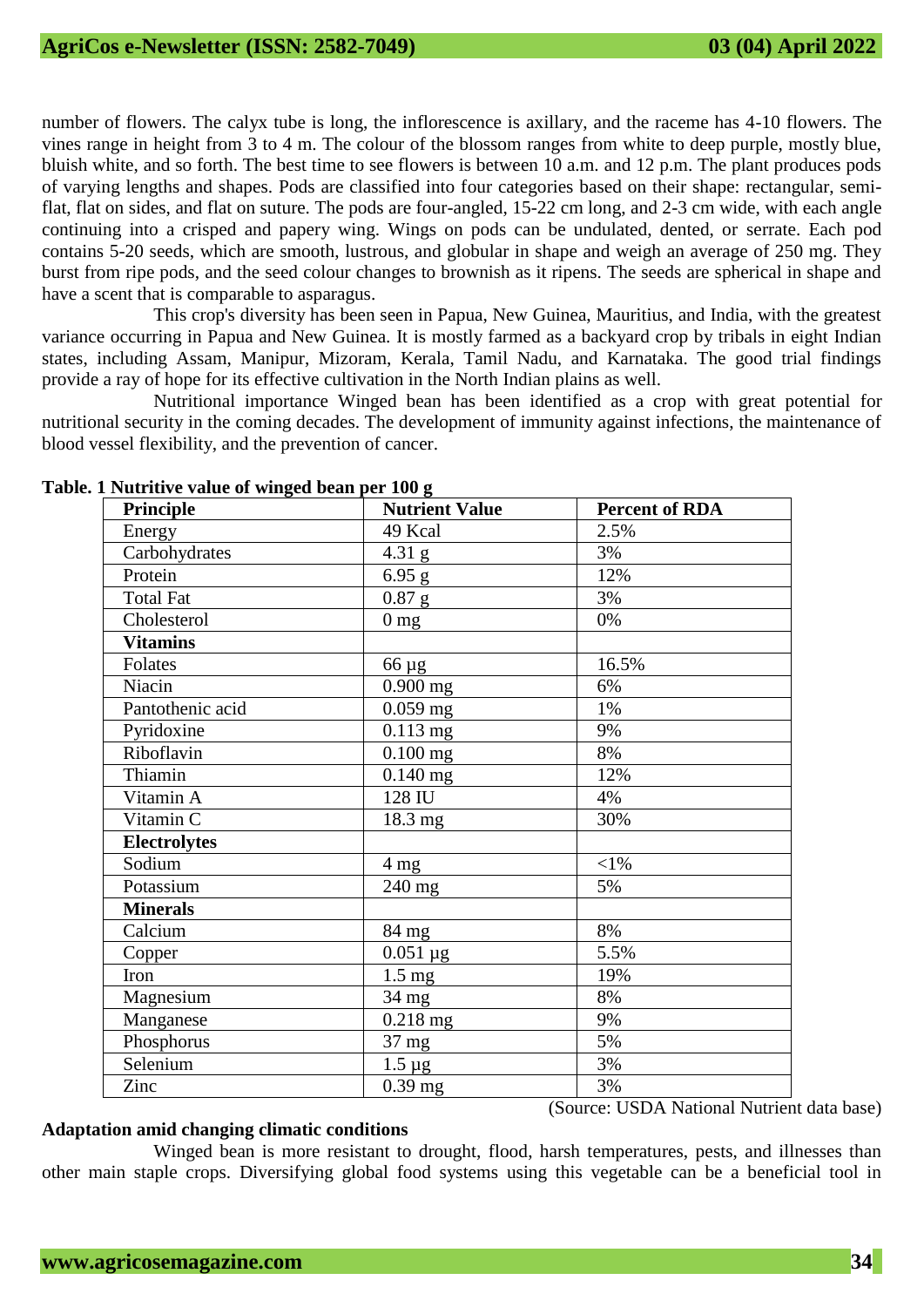combating extreme weather patterns or the effects of long-term climate change while addressing the problem of nutritional imbalances that the world is currently facing. To deal with the negative effects of climate change and population strain on global food systems, it is anticipated that food supply must be doubled by 2050. Diversification of basic crops and the systems in which they thrive is critical for future agriculture to be sustainable, robust, and appropriate for local ecosystems and soils. A recent study paints a bleak picture of worldwide food consumption trends, urging people to consume a larger range of food sources in order to address malnutrition and global food insecurity, both of which are anticipated to worsen. This indicates that people should eat more of the world's underutilized crops, sometimes known as 'potential' or 'minor' crops.

The ability to eat practically all parts of the plant, including leaves, flowers, tuberous roots, pods, and seeds, is one distinguishing trait of the winged bean, whereas stems and leaves are utilized as fodder. Because of its ability to fix nitrogen, it is also useful in crop rotation. However, as with many neglected crops, there are anti-nutritional components in winged bean (particularly trypsin inhibitors), which necessitate thorough soaking, rinsing, and heating of the dried beans, which may prevent wider acceptance of winged bean in human diet. It also has a high concentration of vitamins A and C, calcium, and iron. Winged bean is a candidate crop that can help diversify human diets and enhance nutrition in regions where protein insufficiency is significant or access to meat protein is limited. The winged bean is mostly a self-pollinated crop, but cross pollination of up to 7.6 percent has been documented. It is a short-day plant, with maximal flower-bud opening between 10 a.m. and 12 p.m. Caging winged bean plants resulted in considerable output reduction and delayed fruit development by excluding pollination agents. This suggested that insect pollination promotes fruit set in winged bean. The stigma is responsive for up to 34 hours after the flower opens. Anther dehiscence happens even before the bloom opens. In light of the foregoing, winged bean is thought to be mostly self-pollinated, with a level of cross pollination ranging from 0 to 7.6 percent. Flowers are hermaphrodite and pale blue in colour.

#### **Varieties**

- AKWB-1- It is dual purpose variety used as vegetable and pulse.
- IWB-1- High yielding, medium duration variety and test weight is 36-38 g.
- IWB-2- This variety is amenable for seeds, green pods and fodder.
- Chhattisgarh Pankhiya Sem-2- It is a dual purpose variety performing well under backyard (badi situation) at tribal people of Chhattisgarh

## **Cultivation**

## **Soil and climatic requirements**

The field is ploughed to a depth of 3-4 cm and has a very fine tilth. The goal of land preparation is to create the ideal soil conditions for plant and root growth. Sandy to heavy clay soils, well-drained sandy loam, rich in organic matter, and with a pH of 4.3-7.5 are desirable. A hot and humid atmosphere is perfect for growing winged bean. It can withstand temperatures ranging from 15.4 to 27.5°C and yearly rainfall ranging from 700 to 4100 mm. Flowering occurs from mid-September through October when the days are short. Regardless of the prevalence of short days, temperatures above 32°C or below 18°C limit flowering. The crop thrives well up to 2,000 m in elevation.

# **Method of sowing and seed rate**

Seeds are the most common way to grow winged bean, however stem cuttings can also be employed in some circumstances. The optimum seed rate per hectare is 15-20 kg/ha. Seeds, on the other hand, have a hard seed coat and should be pre-soaked for 1 - 2 days. The seeds are sown at a depth of 3 – 4 cm, and they germinate in 5-7 days. The optimal mean temperature for crop growth is 25°C, and the North-South orientation of the trellis is preferable for proper sunshine exposure. The ideal spacing for commercial crops is 90 cm 90 cm and 45 cm 45 cm for seed crops. In the event of dwarf kinds, a spacing of 30 cm 20 cm might be used.

## **Time of sowing**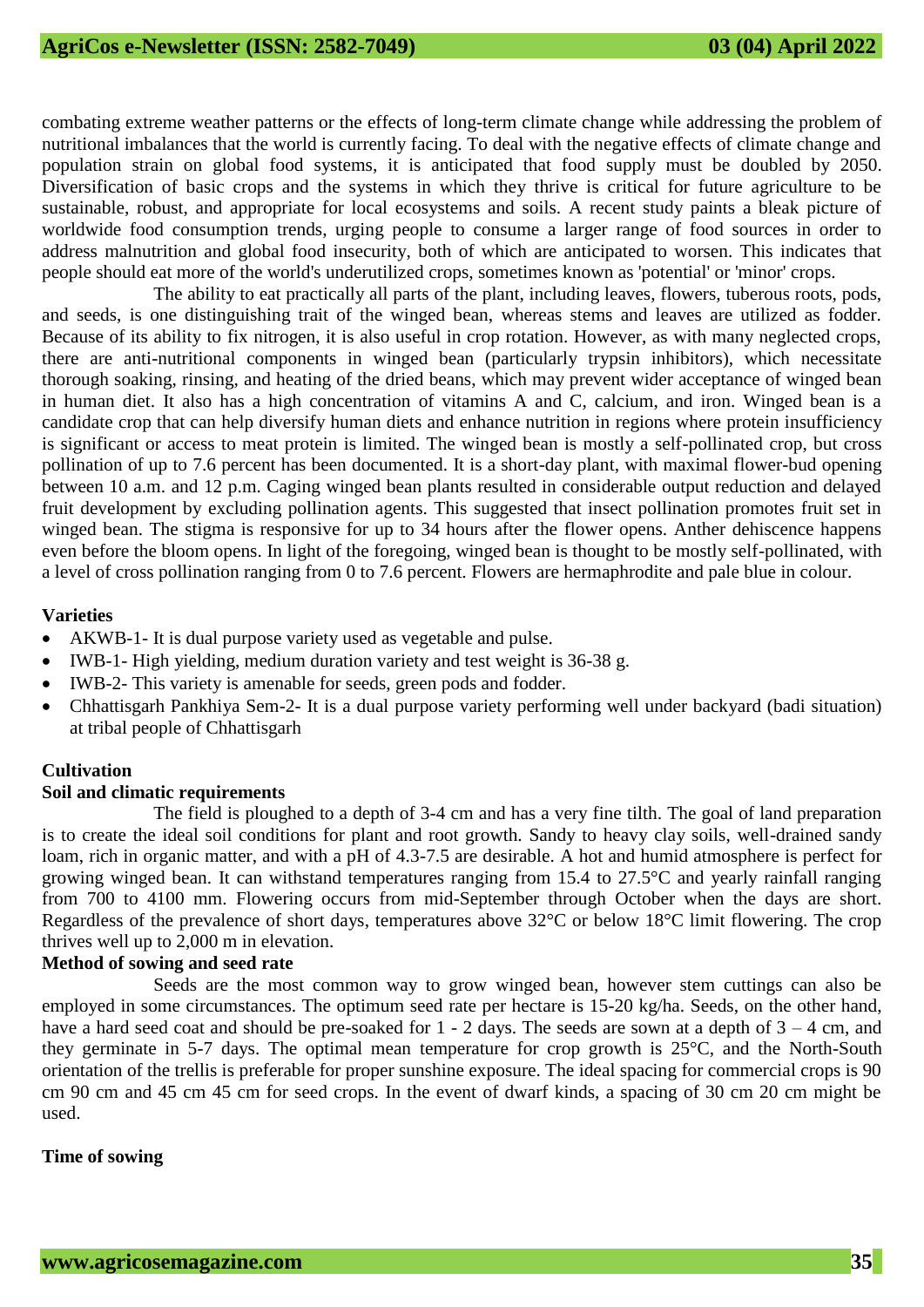Normally, the winged beans are sown in June-July, with the arrival of the monsoon. Because early seeding results in profuse vegetative growth and may impair tubulisation, tuber crops should be sown in August-September.

#### **Integrated nutrient management**

As a leguminous crop, winged bean has a high nodulation rate. This legume crop does not require inoculation with nitrogen-fixing bacteria for vigorous growth because it grows swiftly and fills the soil with nitrogen, especially when ploughed. Tropical soils are often nitrogen deficient, yet winged bean survives even in poor soils, owing to its ability to fix atmospheric nitrogen. Winged bean, like other legumes, exhibits indications of aluminium poisoning in acidic soils. The crop requires 20 tonnes/ha FYM and a N:P:K fertiliser dosage of 50:80:50 kg/ha. The full P and K doses, as well as a split dose of nitrogen, are applied at the time of sowing, with the remaining dose of nitrogen top dressed at 40 to 60 DAS. Weed management Winged bean grows quickly and offers plant cover within one month of seeding. To manage weeds during the early development period, however, one-handed weeding at 15-20 DAS is essential. Due to unpredictable stem growth, staking is a critical strategy for obtaining a good and quality yield in winged bean. Several stalking tactics are in use, depending on agricultural use and resource availability. Plants produced for tuber output, for example, are permitted to trail across the ground, however if the legume is grown just for the pods, short stalks are employed for continual plucking of green tender pods. Vine assistance is also required for increased seed output.

#### **Plant protection**

In India, there have been no substantial reports of insect-pest and disease incidence on winged bean. The most serious fungal infections are false rust (*Synchytrium psophocarpi*) and leaf spot (*Pseudocercospora psophocarpi*). Similarly, the crop may be harmed by *Maruca testulalis* and *Hermoceplachna signatipennis*, as well as root knot nematodes. As a result, appropriate plant protection measures can be implemented to reduce crop losses.

#### **Harvesting and Post-harvest management**

The shoots and leaves are harvested while they are still tender. Green pods can be collected approximately 10 weeks after planting. Fresh pod and tuberous root yield 5-10 t/ha, respectively, whereas seed output ranges from 1-1.5 t/ha. To keep the winged bean fresh, store it in plastic bags that are tightly wrapped at the neck. Under storage conditions of 10°C and 90% relative humidity, the shelf life of the pods can be extended to 4 weeks.

#### **Future thrust and Prospects**

Winged bean is a viable option for growing in tropical areas of the world due to its outstanding nutritional quality and tropical adaptation. Previous research attempts were impeded by a paucity of genetic resources and information on which to create the key foundation that can fuel research activities. More importantly, efforts must be undertaken to gather, conserve, and utilise the largely eroding genetic resources, as well as raise knowledge of their existence among the local people, particularly the young generation, thereby increasing their consumption. Establishing an enabling policy, as well as financial aid from government agencies and the backing of non-governmental groups, will be crucial to advancing research and development initiatives. Nonetheless, the nutritious value of this bean necessitates such efforts. There is no question that increased research efforts will propel winged bean forward and turn this orphan legume crop into a global player.

#### **REFERENCES**

Alberto, S.T., E.E. Graham, Wai Kuan Ho, Quin Nee Wong, S. Mayes and M. Festo. (2019) Winged bean (*Psophocarpus tetragonolobus* (L.) DC.) for food and nutritional security: synthesis of past research and future direction. *Planta*. DOI: 10.1007/s00425-019-03141-2.